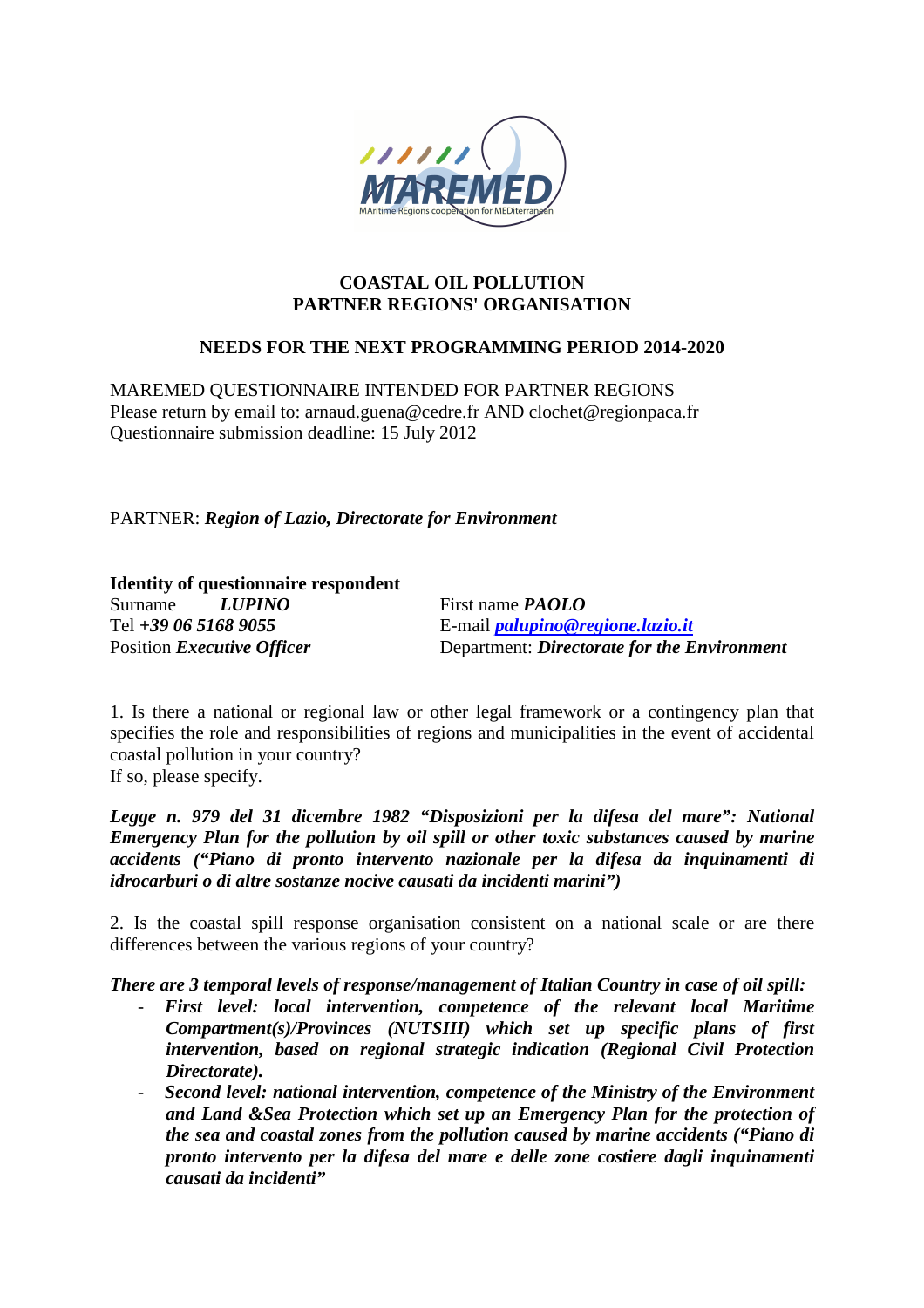- *Third level: national intervention, competence of the Department of Civil Protection of the Council of Ministers Presidency which set up the National Emergency Plan for the pollution by oil spill or other toxic substances caused by marine accidents ("Piano di pronto intervento nazionale per la difesa da inquinamenti di idrocarburi o di altre sostanze nocive causati da incidenti marini").* 

3. Which organisation is in charge of on site response in the event of coastal pollution in your region?

- *First level: local intervention, competence of the relevant local Maritime Compartment(s)/Provinces (NUTSIII) which set up specific plans of first intervention, based on regional strategic indication (Regional Civil Protection Directorate).* 

4. Is action taken in your region, provinces, counties or municipalities to prepare for accidental coastal pollution?

- 4.1. By producing contingency plans?
- 4.2. By establishing response equipment stockpiles?
	- Personal protective equipment
	- Protective response equipment (such as booms)
	- Shoreline clean-up equipment
	- Waste storage and treatment equipment
- 4.3. By training personnel?
- 4.4. By taking part in exercises?

If so, please specify for each aspect which organisation is in charge of these activities.

# *No info available into the Directorate for Environment since not relevant on these issues. The relevant office is the Regional Civil Protection Directorate, not involved in MAREMED Project.*

- 5. To which budget are the following allocated?
	- 5.1. Spill response preparedness
	- 5.2. Purchase and maintenance of response equipment

*No info available into the Directorate for Environment since not relevant on these issues. The relevant office is the Regional Civil Protection Directorate, not involved in MAREMED Project.* 

6. Do you share equipment, expertise...

- with other regions?
- between municipalities/communities?
- within the same bay?

*No info available into the Directorate for Environment since not relevant on these issues.*